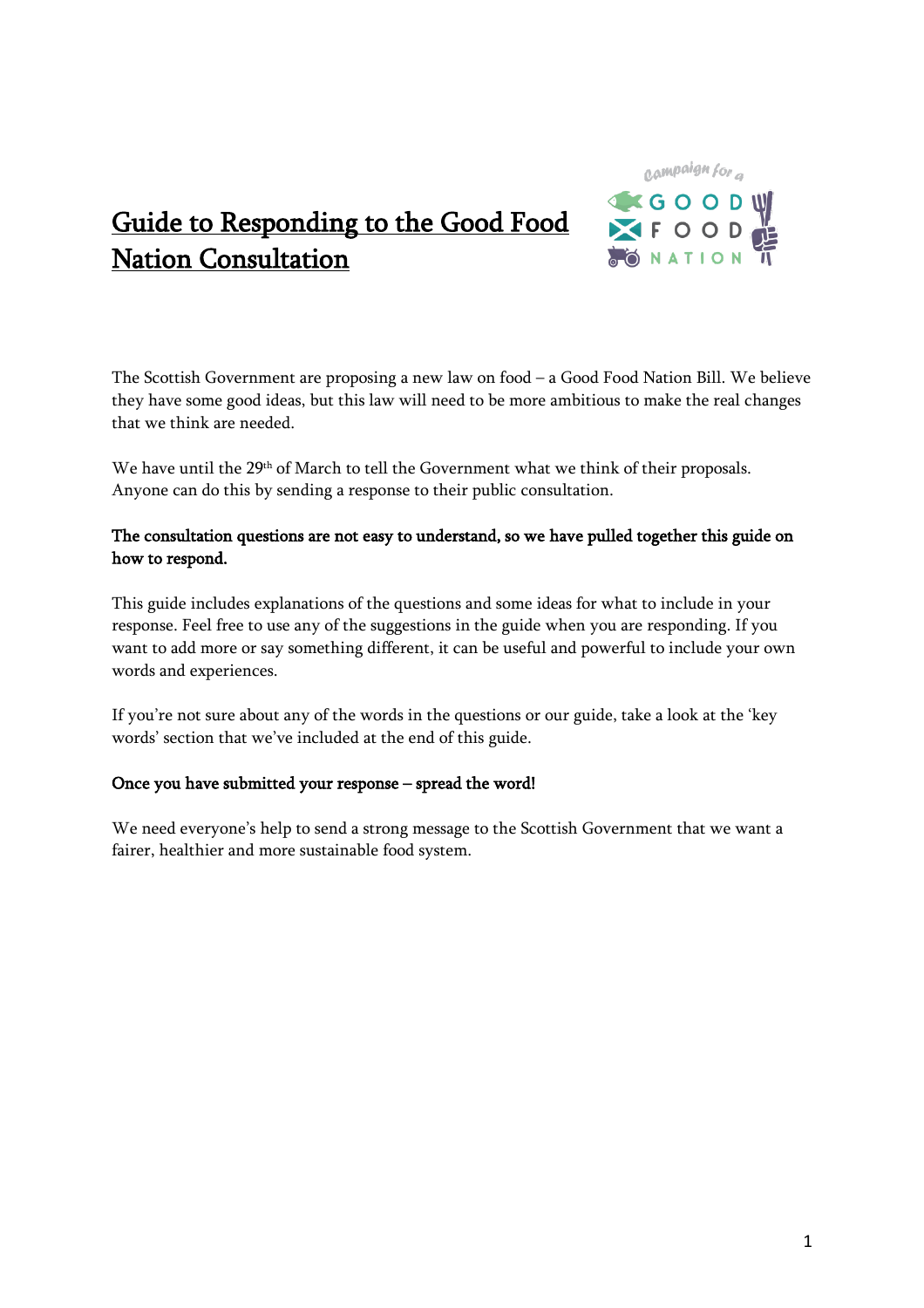## Consultation questions

**1.** To what extent do you agree with the framework proposals for Ministers and public authorities to prepare statements of policy, have regard to them in the exercise of relevant functions, and report on implementation, with regard to international obligations and guidance?

## What is this question about?

This question is about the **responsibilities** the Government and others would have towards the whole food system. This includes making sure the right to food is respected, protected and fulfilled, and making sure we are working towards important goals, like protecting workers' rights, improving public health, animal welfare and the environmental footprint of food.

The proposals set out by the Government are a list of common actions that Governments take to help them plan for and deliver their human rights human rights commitments. The Government is asking if you agree with the actions they are suggesting.

They are suggesting that the Government and public authorities should:

- 1. Make a policy about food.
- 2. Have the food policy cover the whole food system, including things like growing, harvesting, processing, marketing, selling, preparing, eating food and disposing of the waste. It would also include how people access the best food for themselves and their families, and how food is managed in places like schools and hospitals.
- 3. Be clear about how they are going to measure progress.
- 4. Think about this food policy when making decisions.
- 5. Ask the public for their views when they are writing the policy.
- 6. Make the policy publicly available.
- 7. Look back at the policy every 5 years and update if needed.
- 8. Report about how well they are doing every 2 years.
- 9. Think about their international commitments at each stage of the process, including when they are writing the policy, carrying out their agreed actions and reporting on progress.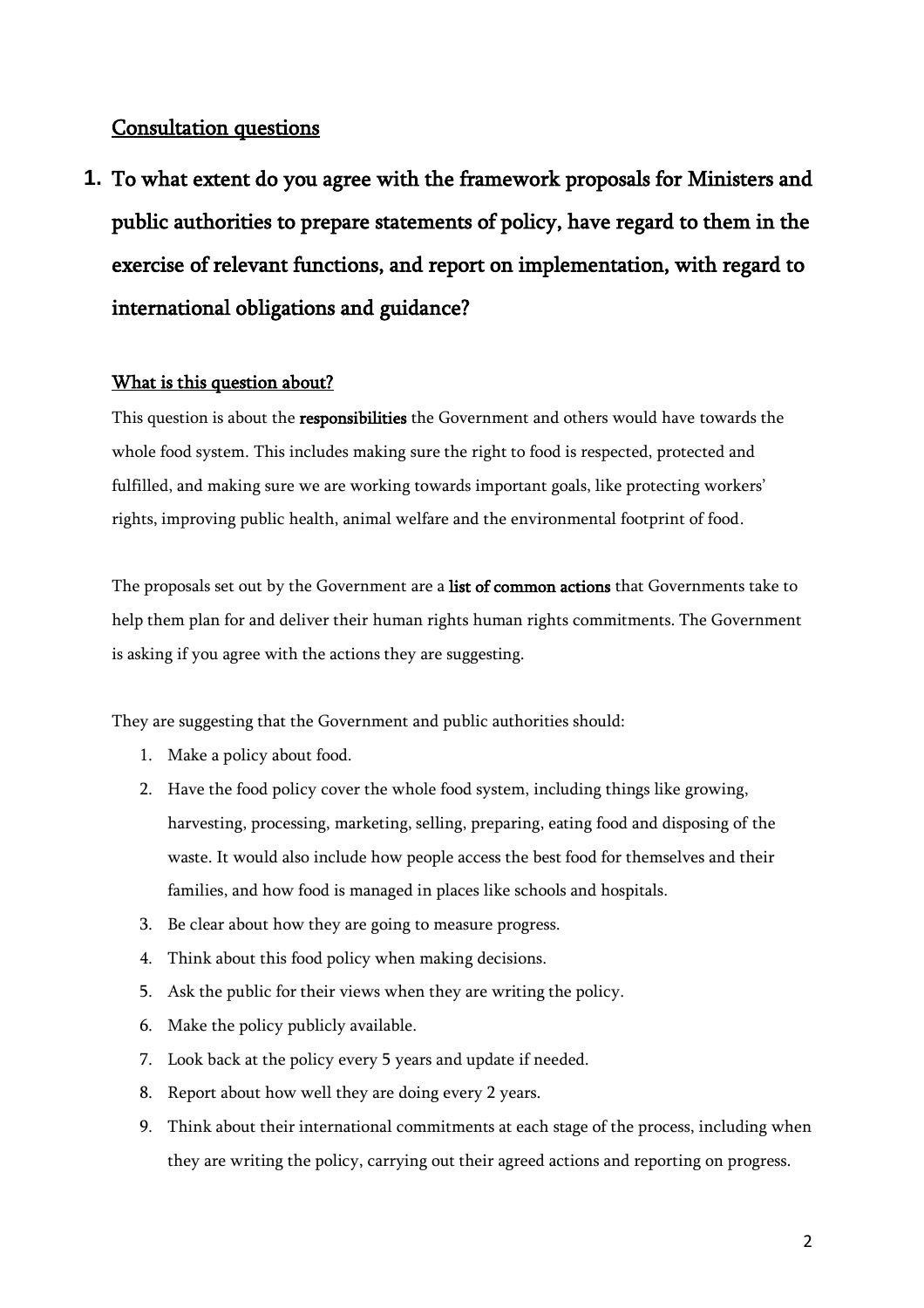### How you might want to answer:

### Agree

It is important for Ministers and other public authorities to write strong food policies and use them to guide their ongoing work. They should make sure to measure their progress and publish honest and clear reports about this on a regular basis. These policies should relate to all parts of the food system including policies to reduce food insecurity, to make our food production environmentally friendly, support workers, improve animal welfare, provide access to growing space, and more.

It is good that the Government wants to take action to support the right to food. Their suggestions will help, but they should be clear that this Bill will put the right to food in law. Doing this will help them meet Scotland's international obligations.

It is also important that the Government and public bodies involve lots of different groups and individuals in making their plan, because food is everyone's business. They should do this is a way which makes it easy for people to understand the situation and have their voice heard.

More detail you may want to include:

These plans must be stronger than before, with more people from different sectors (health, environment, welfare, workers' rights, etc.) and different areas of Government required to work together to write and deliver them.

The Scottish Government has already written national food policies. While these have been a good start, they have not been very effective.

In 2014, the Government published [Becoming a Good Food Nation](https://www.gov.scot/binaries/content/documents/govscot/publications/consultation-paper/2014/06/recipe-success-scotlands-national-food-drink-policy-becoming-good-food/documents/00453219-pdf/00453219-pdf/govscot%3Adocument) - a national food and drink policy that included an inspiring vision for the future of Scotland's food. However, progress has been slow because the plan was not specific enough about who would do what. Businesses and other parts of Government could choose whether or not to follow the policy, and there was no timetable for reporting or clear indicators of success.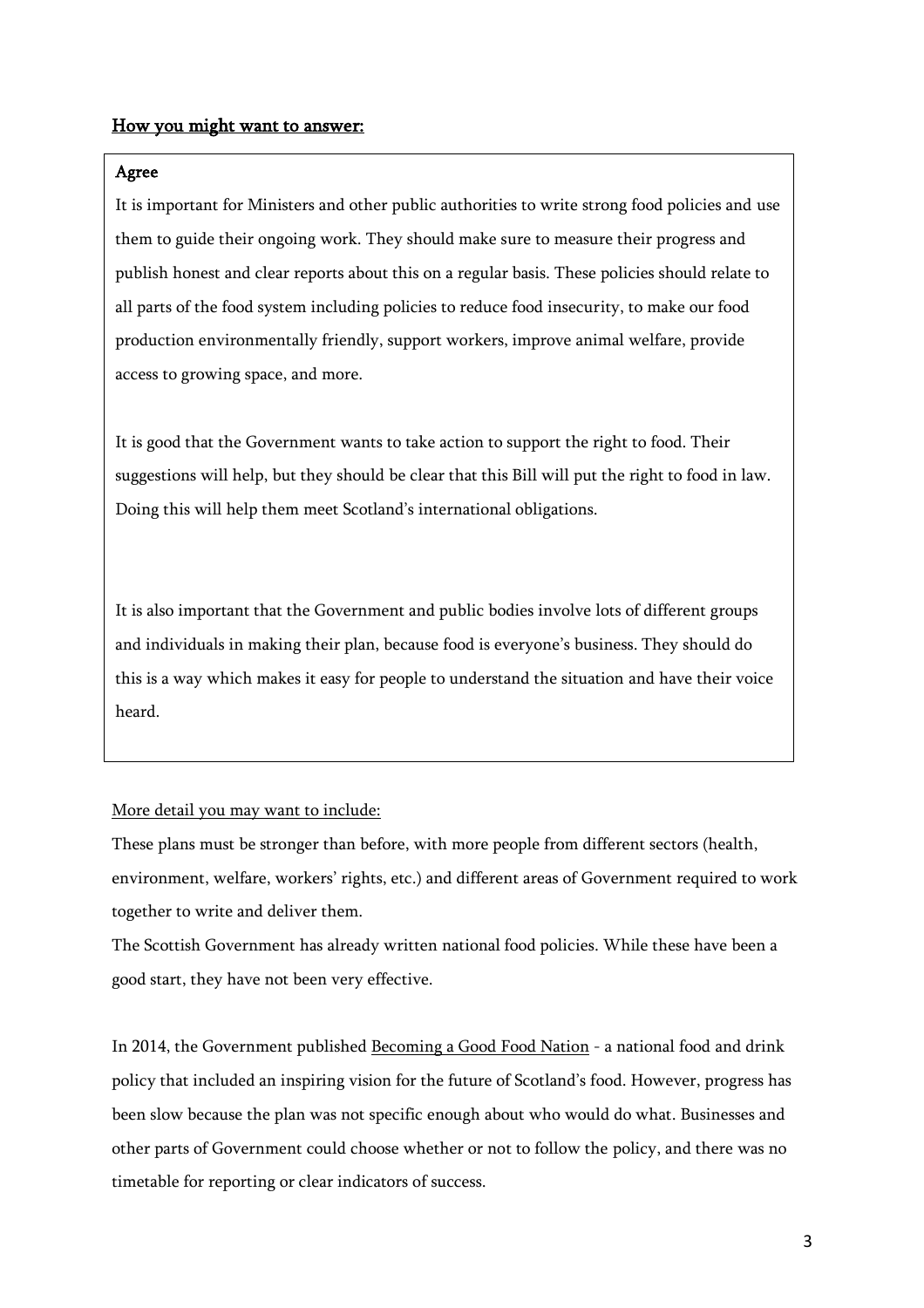Rather than one overall plan for food - we have plans which focus on one issue, like the [Climate](https://www.gov.scot/binaries/content/documents/govscot/publications/publication/2018/09/scottish-governments-climate-change-plan-third-report-proposals-policies-2018-9781788516488/documents/00540202-pdf/00540202-pdf/govscot%3Adocument)  [Change Plan,](https://www.gov.scot/binaries/content/documents/govscot/publications/publication/2018/09/scottish-governments-climate-change-plan-third-report-proposals-policies-2018-9781788516488/documents/00540202-pdf/00540202-pdf/govscot%3Adocument) [Diet & Obesity Plan](https://www.gov.scot/binaries/content/documents/govscot/publications/publication/2018/07/healthier-future-scotlands-diet-healthy-weight-delivery-plan/documents/00537708-pdf/00537708-pdf/govscot%3Adocument) and [Food and Drink Industry Plan.](https://www.foodanddrink.scot/media/1465/ambition-2030.pdf) Without bridging the gaps between these areas then we cannot see the whole picture or solve the problems that we are facing.

The Good Food Nation plan would have been much better if more people like scientists, farmers and those forced to visit foodbanks were involved in writing it. The plan would also have been better had more people been involved in reviewing the plans, judging them and changing them if needed.

**2.** Whilst we do not plan to require all sectors to prepare statements of policy on food, they do all have a role to play in achieving our Good Food Nation ambition. To what extent do you agree that Government should encourage and enable businesses in particular to play their part?

## What is this question about?

This question is about whether businesses should have some responsibilities too, and what the Government can to do help private businesses to be involved.

## How you might want to answer:

### Strongly agree

To succeed in making Scotland a Good Food Nation, we need everyone who has a role in food to play their part. Private businesses have a big role in our food system – they grow, process, package, ship, sell and prepare our food every day. We will need their help to make the changes we need, and the Government should encourage and support private businesses to help achieve the Good Food Nation ambition.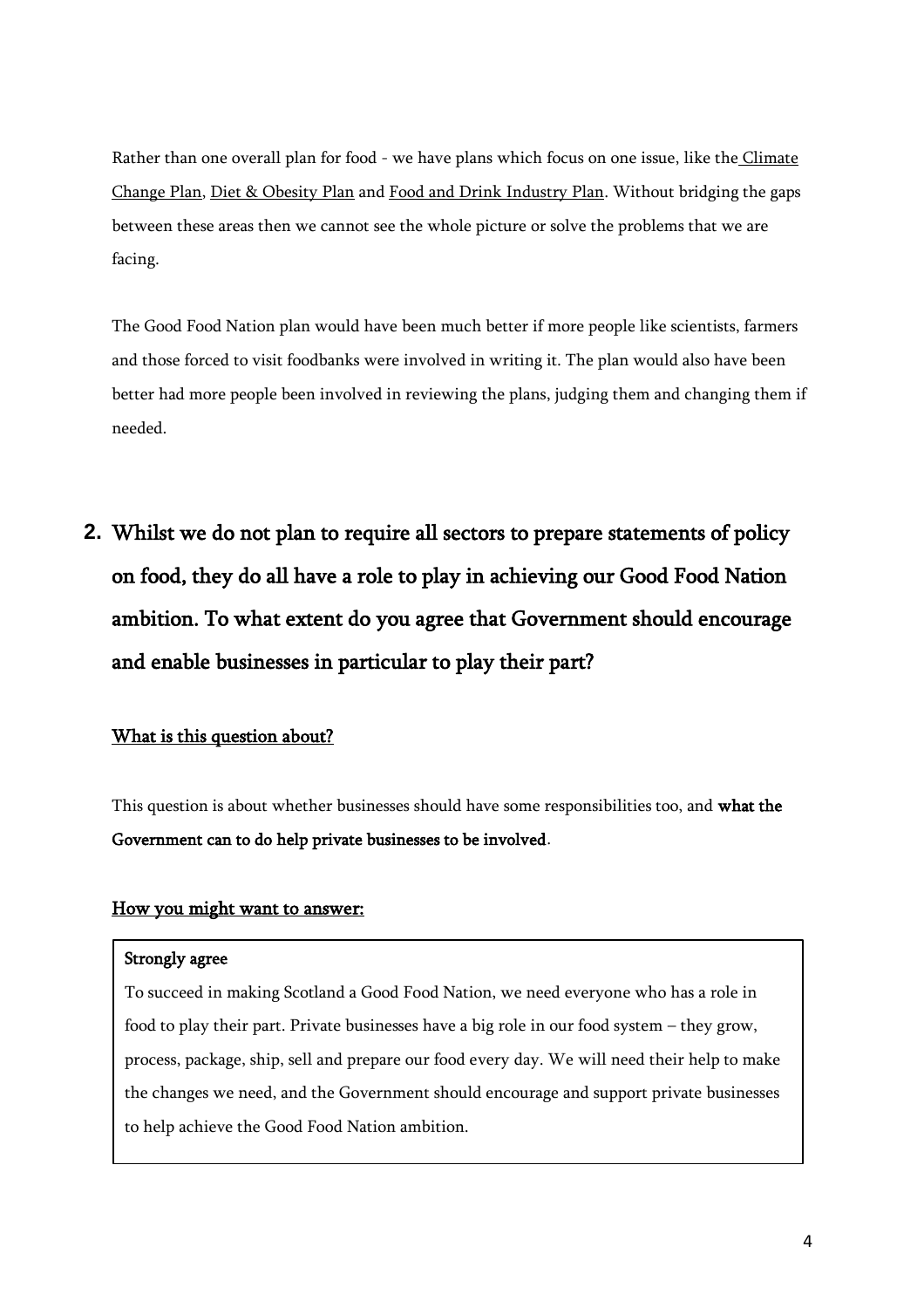#### More detail you may want to include:

The Scottish Government can do a lot to encourage businesses to help us meet these goals. For example, they can offer financial support to businesses who make changes that move us in the right direction, and they can make rule that limit business decisions and practice that make it harder to meet these goals.

Involving private business in achieving these goals should mean all businesses - small businesses, like local green grocers and farmers, as well as big businesses, like Greggs or Morrison's. They must all pitch-in to make the Good Food Nation vision a reality. The Government should lead by example and use its power to encourage positive changes in food businesses.

The Government has used its power to support and encourage the business sector to change in the past, and it has been very helpful. For example, in 2014 the Government established the [carrier](https://www.mygov.scot/carrier-bag-charge/)  [bag charge,](https://www.mygov.scot/carrier-bag-charge/) which requires all shops in Scotland to charge a minimum of 5p for each single-use carrier bag. This led to an 80% reduction in the number of bags that shops have handed out, many of which would have ended up polluting the environment and threatening wildlife. This is just one example. The Government has also used its powers to introduce a minimum price on alcohol and a tax on sugary drinks to tackle health issues.

Many businesses have already realised the need for change. With support from the Government, more businesses will join together to tackle the problems facing our food system.

## **3.** To what extent do you agree with the proposed approach to accountability of Scottish Ministers and specified public authorities?

### What is this question about?

This question is about who the Government and other public agencies should report to when they are explaining the progress they have made on delivering their food plans. In other words, who are they 'accountable' to?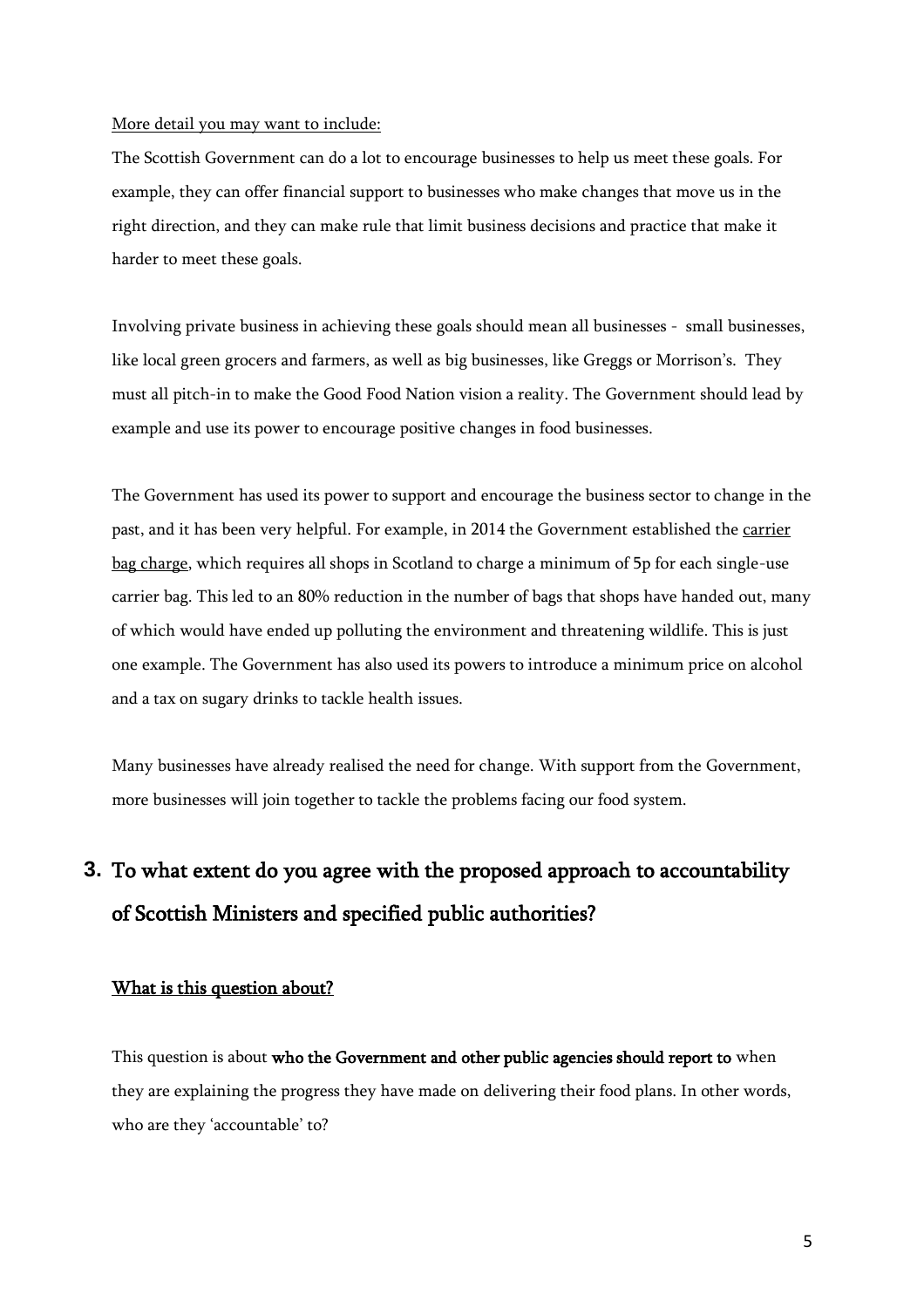The Government is suggesting that their plans and reports about their progress only need to be sent to the Parliament, and the plans and reports of other public bodies should just be sent to the Ministers. They do not think it would be helpful or a good use of money to have a separate group of experts and representatives from other parts of the food system to look over their work and progress. A group like this is called an 'independent statutory body'.

### How you might want to answer:

### Strongly disagree

Reporting only to the Parliament and Scottish Ministers is not a strong enough way of making sure we make Scotland a Good Food Nation. It is really important for the Government's plans and reports to be read by a group of people who are not part of the Government and who – as a group - have the power to review and demand progress. This group would be an independent statutory body.

An independent statutory body would recognise that food insecurity, climate change, public health, biodiversity, workers' rights, animal welfare, access to land and waste are all part of the food system and that a systems-wide approach is essential to protecting everyone's right to food and making sure the Government keeps its promises. They would also provide the expertise needed to achieve our ambitious Good Food Nation vision.

More detail you may want to include:

The food system is complicated and made up of many parts of Government, as well as individuals and companies. Everyone involved in the food system has different goals and priorities, and at the moment, we do not have a full view of how well the problems facing the food system are being tackled.

We need an independent organisation which is not the Government to look at and ask questions about the Government's plans, provide guidance, gather evidence, and report on how well the Government is delivering on its plan.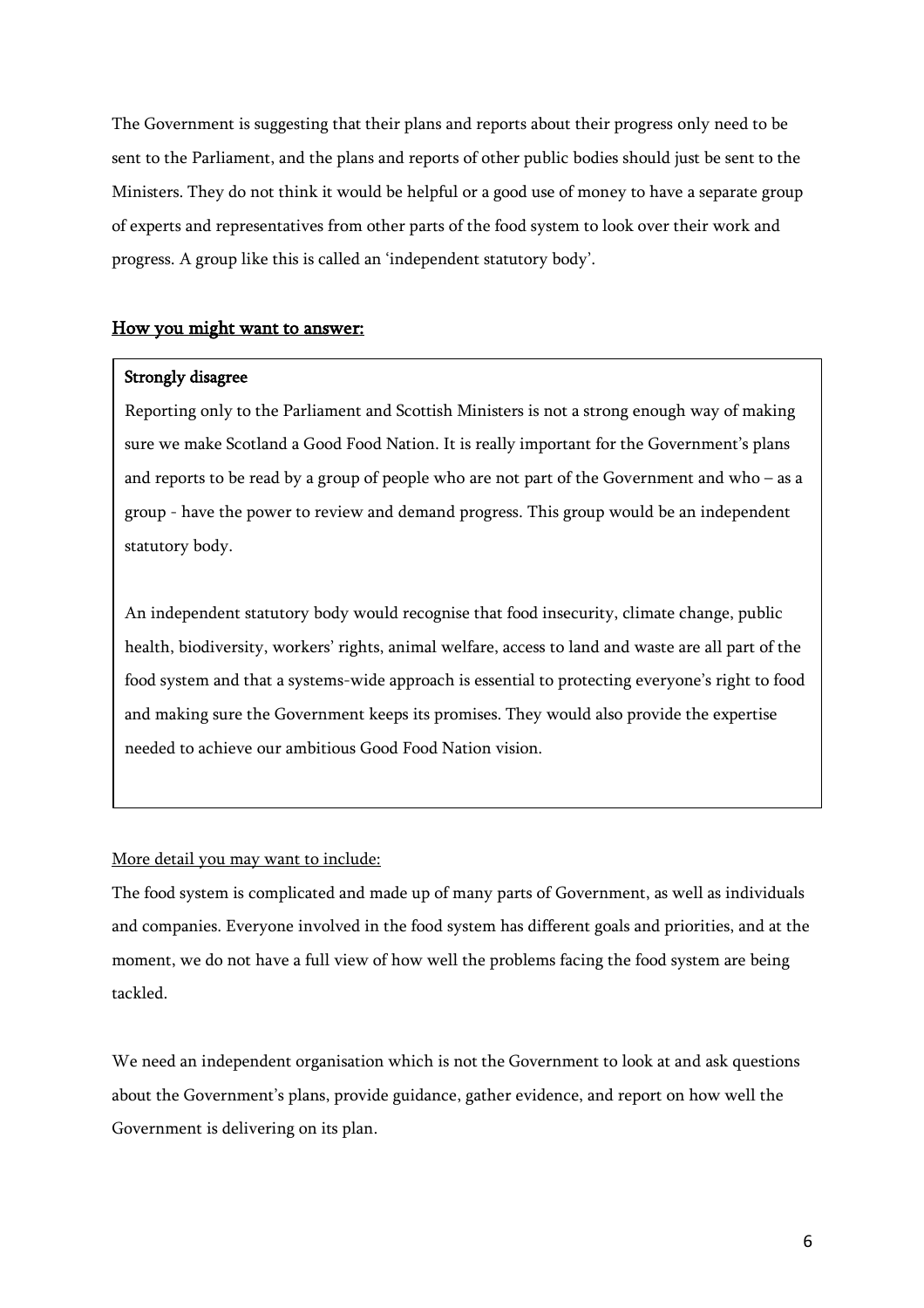This is not a new idea.

Other important laws have included setting up independent statutory bodies to make sure the Government is delivering its promises. For example, the [Scottish Land Commission](https://landcommission.gov.scot/) was set-up by the Land Reform (Scotland) Act 2016. It has the power to review the impact and effectiveness of any Government plans on ownership of land and land rights, recommend changes to these plans and to provide information and guidance. The [Poverty and Inequality Commission](https://povertyinequality.scot/what-we-do/) is another good example. It was set up by the Child Poverty (Scotland) Act 2017 to provide independent advice to Government on reducing poverty and inequality in Scotland and to examine progress that is being made. Food is important and complex enough to need a commission like these.

# **4.** To what extent do you agree with the proposal for targeted legislation relevant to specific policy areas as an alternative to a single piece of legislation?

### What is this question about?

This question is about the type of law we need to transform the food system, but it's not written clearly.

'Targeted legislation' means laws that are focussed on specific issues, like health or education. There are a lot of laws like this now that include some parts about food, but they do not need to relate to each other. The 'single piece of legislation' they are talking about in this question is what is sometimes called 'framework legislation'. Framework legislation puts important structures in place for how the Government and other public bodies should do their work. If passed, this would also guide how food issues were included in specific ('targeted') laws about things like health and education.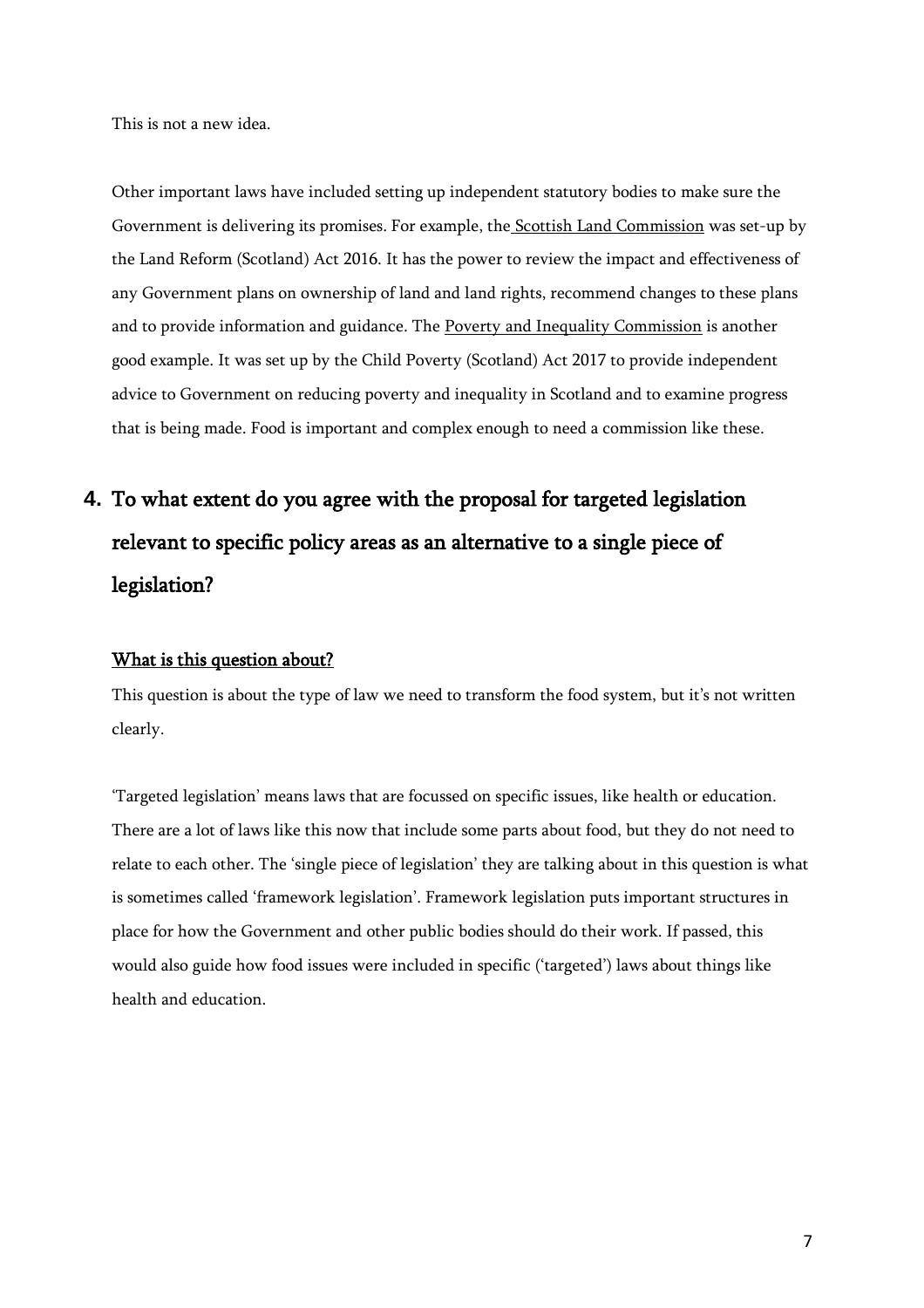### How you might want to answer:

### Neither agree nor disagree

The Good Food Nation Bill should be framework legislation. It is important to get the framework legislation right, so it does a good job of guiding targeted legislation in the future. Framework legislation needs to have a strong commitment to addressing the problems of across the whole food system, from farm to fork to waste. This includes establishing the right to food, so all future targeted legislation takes full account of human rights, tackling the environmental footprint of food, and fairness in the food system for workers, consumers, growers and producers, and livestock.

### More detail you may want to include:

Both framework legislation and targeted legislation are required to realise the Good Food Nation ambition, and they should work together and strengthen each other. Framework legislation is also needed to set up the principles, structures and guidelines that shape the whole food system. Targeted legislation will, following the guidelines set out in the framework legislation, tackle specific issues like reduction of food waste or recycling.

This is not a new idea; the Scottish Government has supported system-wide approaches before: they signed up to the UN's [Sustainability Development Goals](https://www.un.org/sustainabledevelopment/sustainable-development-goals/) (SDGs) in 2015. The SDGs are a set of 17 goals that provide a plan to address global challenges related to poverty, inequality, climate, environmental degradation, peace and justice. The SDGs are connected to make sure no one is left behind and the approach to tackling issues is joined-up.

The Good Food Nation Bill should also include statutory targets to drive change in key areas, like the targets in the Climate Change Act. We believe targets should include:

- Halving of moderate to severe household food insecurity by 2030
- Halving childhood and adult obesity by 2030
- Halving the environmental impact of the food system, including halving food waste by 2030
- All workers in the food sector paid at least the living wage and included in collective bargaining agreements by 2025